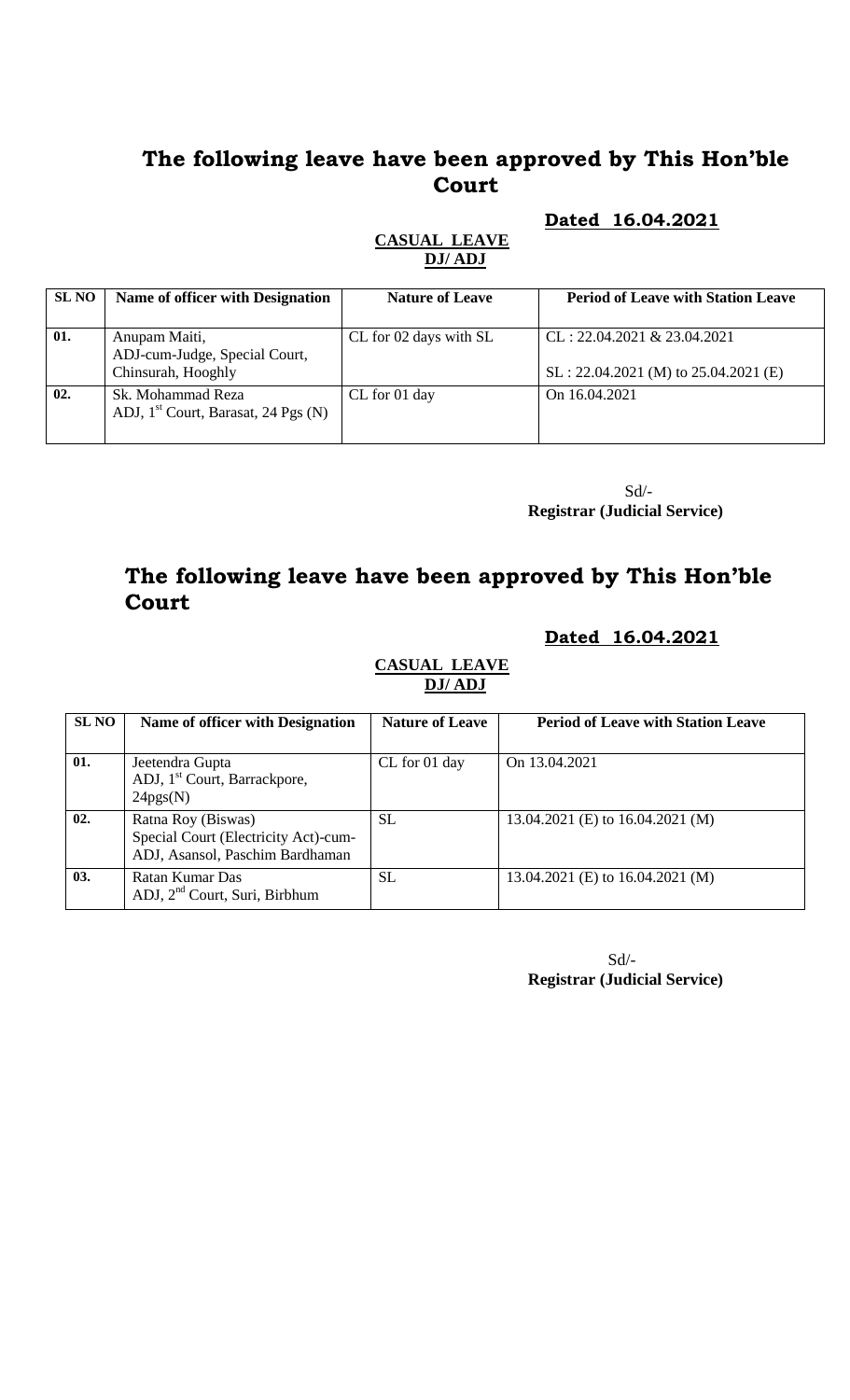#### **Dated 17.04.2021**

| SL<br>NO. | <b>Name of officer with Designation</b>                       | <b>Nature of Leave</b> | <b>Period of Leave with Station Leave</b>                |
|-----------|---------------------------------------------------------------|------------------------|----------------------------------------------------------|
| 01.       | Bipasha Mondal Das<br>ADJ, FTC-II, Raiganj, Uttar<br>Dinajpur | CL for 01 day with SL  | CL:23.04.2021<br>SL: 21.04.2021(E)<br>To $27.04.2021(M)$ |
| 02.       | Sutapa Saha<br>ADJ, Ranaghat, Nadia                           | CL for 01 day with SL  | CL: 22.04.2021<br>SL21.04.2021(E)<br>To $23.04.2021(M)$  |

**CASUAL LEAVE DJ/ ADJ** 

 Sd/- **Registrar (Judicial Service)**

# **The following leave have been approved by This Hon'ble Court**

#### **Dated 17.04.2021**

#### **CASUAL LEAVE DJ/ ADJ**

| <b>SL</b><br>NO. | Name of officer with              | <b>Nature of Leave</b>         | <b>Period of Leave with Station Leave</b> |
|------------------|-----------------------------------|--------------------------------|-------------------------------------------|
|                  | <b>Designation</b>                |                                |                                           |
| 01.              | Nandan Deb Barman                 | Cancellation of CL for 02 days | $CL:08.04.2021$ &                         |
|                  | ADJ, 3 <sup>rd</sup> Court, Purba |                                | 09.04.2021                                |
|                  | Bardhaman                         |                                |                                           |
| 02.              | Indranil Adhikari                 | CL for 01 day                  | CL: 16.04.2021                            |
|                  | DJ, Murshidabad                   |                                |                                           |
| 03.              | Bivas Pattanayak                  | CL for 01 day                  | CL:09.04.2021                             |
|                  | Judge, Bench-II, City Civil       |                                |                                           |
|                  | Court, Calcutta                   |                                |                                           |

 Sd/- **Registrar (Judicial Service)**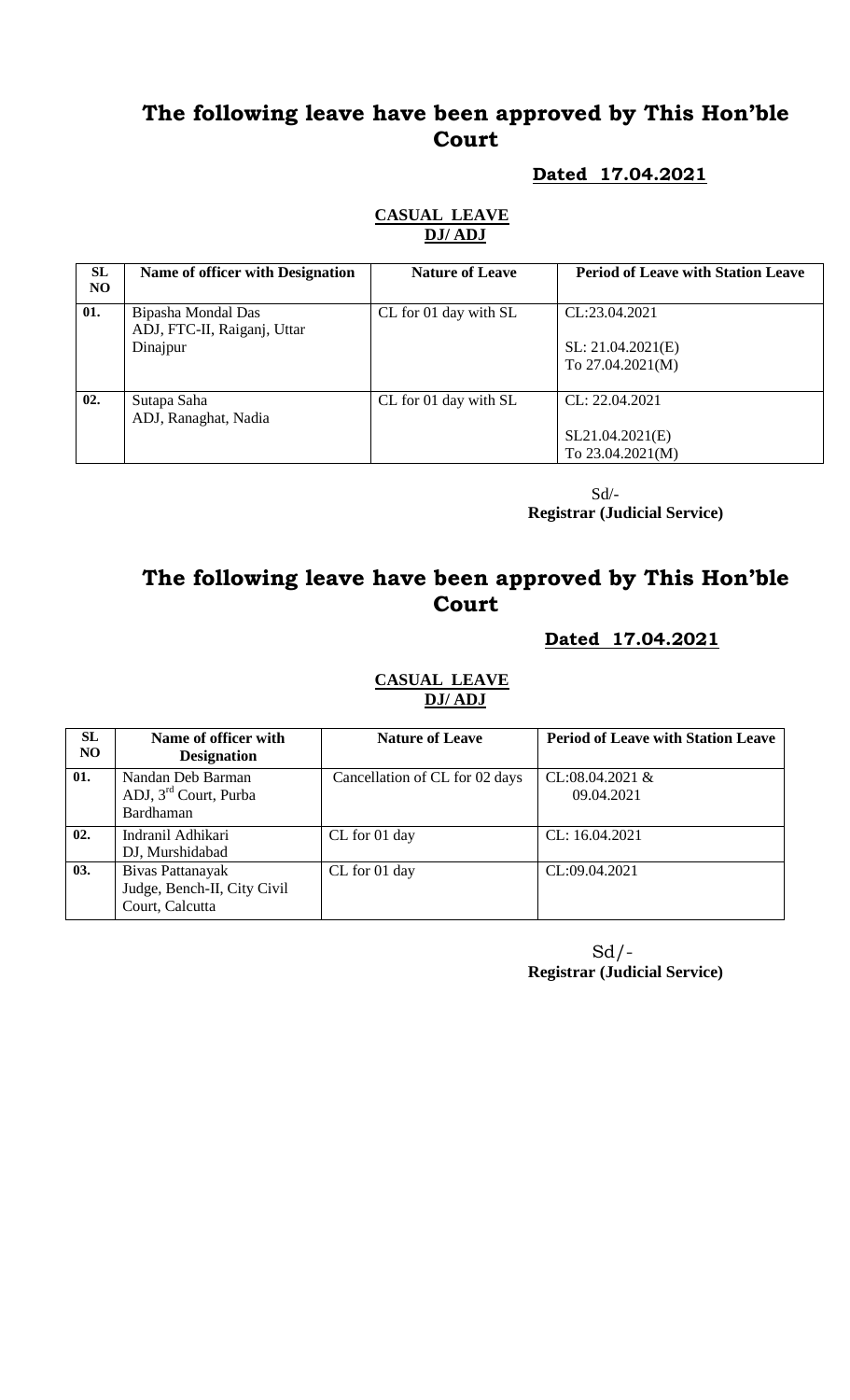#### **Dated: 16.04.2021**

| SL<br>N <sub>O</sub> | Name of officer with<br><b>Designation</b>            | <b>Nature of Leave</b>   | <b>Period of Leave with Station Leave</b> |  |  |
|----------------------|-------------------------------------------------------|--------------------------|-------------------------------------------|--|--|
| 01.                  | Sri Dinanath Prasad, ADJ, 3rd<br>Court, Suri, Birbhum | Earned Leave for 04 days | From 20.04.2021 to 23.04.2021             |  |  |

### **DJ/ADJ**

# **CJ(JD)**

| SL<br>N <sub>O</sub> | Name of officer with<br><b>Designation</b>                                         | <b>Nature of Leave</b>   | <b>Period of Leave with Station Leave</b> |
|----------------------|------------------------------------------------------------------------------------|--------------------------|-------------------------------------------|
| 02.                  | Smt. Sangeeta Let,<br>$CJ(JD)$ , 1 <sup>st</sup> Court, Tamluk, Purba<br>Medinipur | Earned Leave for 07 days | From 12.05.2021 to 18.05.2021             |

Sd/-  **Registrar (Judicial Service)**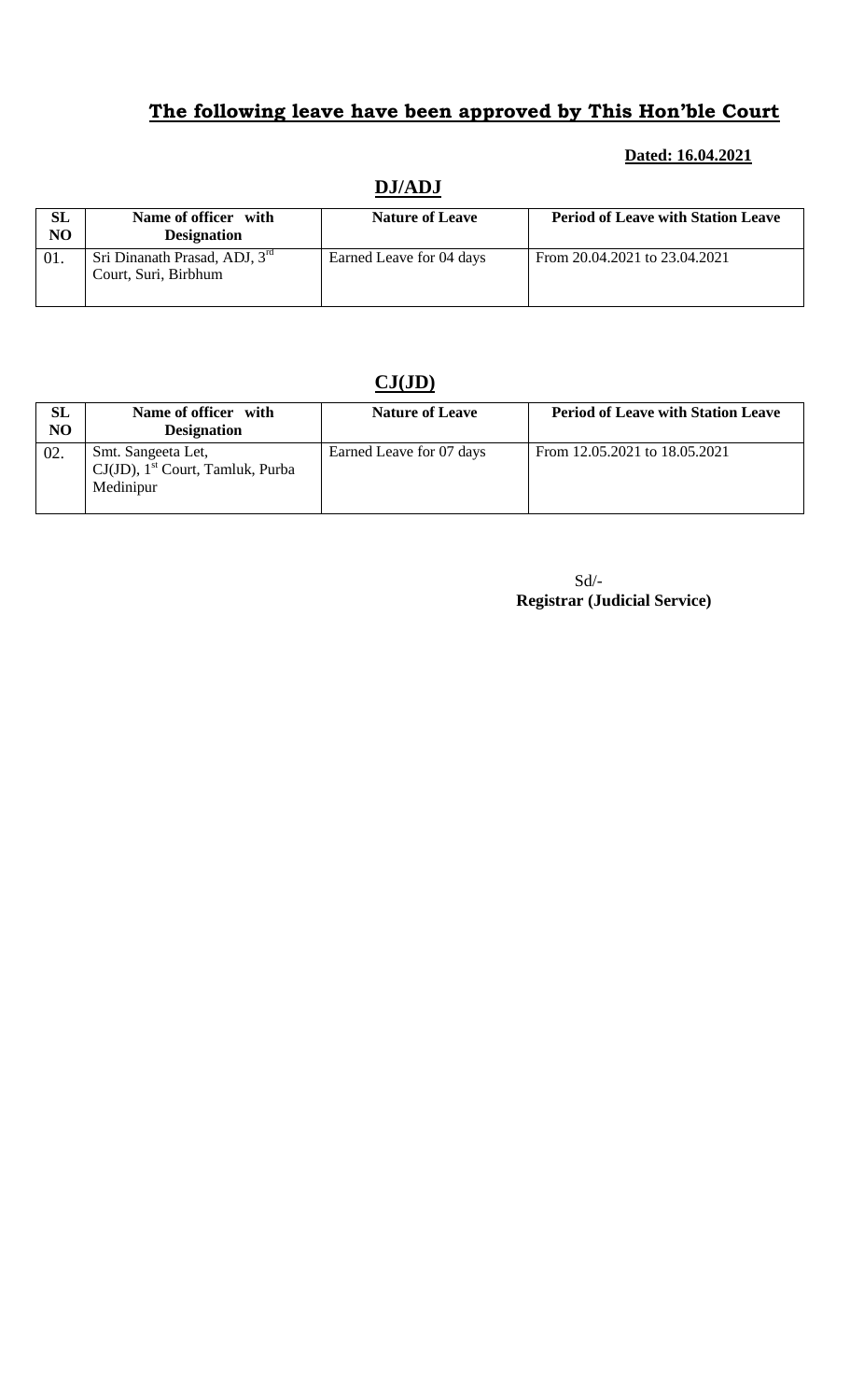#### **Dated: 17.04.2021**

#### **DJ/ADJ**

| SL<br>NO | Name of officer with Designation                                              | <b>Nature of Leave</b>                             | <b>Period of Leave with Station Leave</b> |
|----------|-------------------------------------------------------------------------------|----------------------------------------------------|-------------------------------------------|
| 01.      | Sri Dhananjay Kumar Singh<br>ADJ, 5 <sup>th</sup> Court, Paschim<br>Medinipur | <b>Cancellation of Earned</b><br>Leave for 11 days | From 26.04.2021 to 06.05.2021             |

#### **ACJM**

| SL<br>NO | Name of officer with Designation                      | <b>Nature of Leave</b> | <b>Period of Leave with Station Leave</b>                |
|----------|-------------------------------------------------------|------------------------|----------------------------------------------------------|
| 02.      | Smt. Hemantika Sundas<br>ACJM, Katwa, Purba Bardhaman |                        | Earned Leave for 05 days   From 19.04.2021 to 23.04.2021 |

## **CJ(JD)**

| <b>SL</b><br>N <sub>O</sub> | Name of officer with Designation              | <b>Nature of Leave</b> | <b>Period of Leave with Station Leave</b>                |
|-----------------------------|-----------------------------------------------|------------------------|----------------------------------------------------------|
| 03.                         | Smt. Dibyasree Das<br>CJ(JD), Nabadwip, Nadia |                        | Earned Leave for 05 days   From 26.04.2021 to 30.04.2021 |

| $Sd/-$                              |  |
|-------------------------------------|--|
| <b>Registrar (Judicial Service)</b> |  |